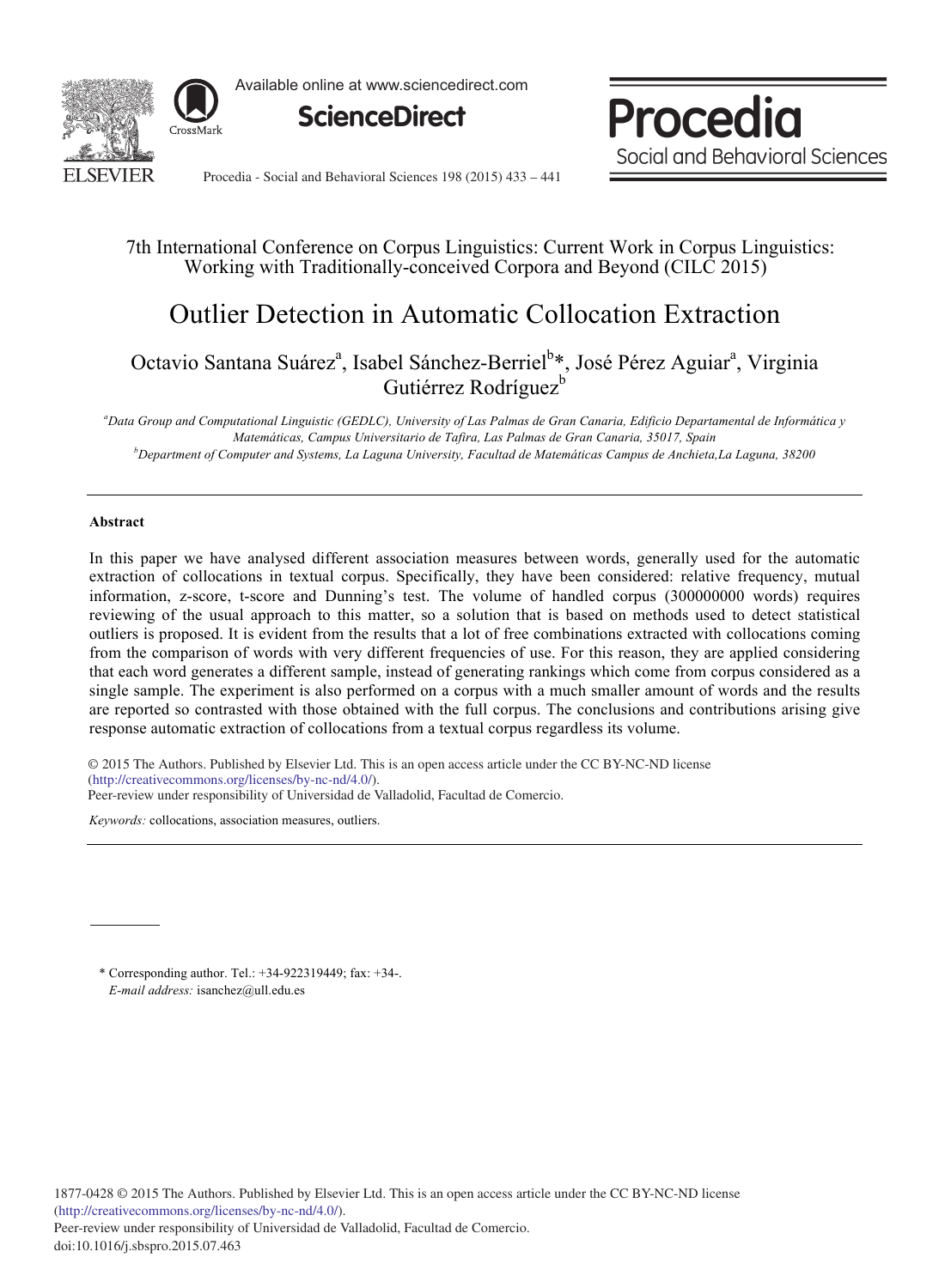#### **1. Introduction**

The term collocation in this work relates to combinations of words used recursively in a language. This definition, from the linguistic point of view is simple, but the phenomenon focuses on recurrence, which allows automatic extraction of them by processing textual corpus. Examples of Spanish collocations are: *tener apetito* (to have an appetite), *afrontar riesgos* (to take risks), *competir duro* (to compete hard), *conversación animada* (animated conversation)… In this problem should be considered the formal flexibility of the elements in the collocation, since they allowed changing grammatical category, adjectival modification, transformation passive, nominalization,… For this reason, we approach the problem from combinations of canonical forms, rather than graphic words: "*el trasplante de órganos*" (organ transplant,), and "*trasplantó el órgano*" (He transplanted the organ ) are considered instances of the same collocation(Koike, 2001). However, the characteristic that distinguishes them from other combinations is the preference, as the speakers of the language could choose another combination to convey the meaning intended, but have mostly chosen to use collocations.

The main problem addressed is the automatic extraction of collocations by processing corpus evaluating association measures or collocational indicators that capture the relationship established between the base and the collocative through the use made of both elements in the corpus, individually and together.

Specifically, we consider the corpus as a sample of the use of the language use, any combination is expected to appear in it by chance, i.e. the general case that is considered in the production of combinations is free combinations.

The statistical concept of independence is an ideal tool to determine when two phenomena have occurred together by chance, that is independently. If instead of this, there has been motivation, i.e. the fact that some of them happen in some way influences the possibilities to originate the other. In terms of probabilities, this stated in the statistical law:

 $P(x, y) = P(x) * P(y)$ 

In this paper, "*x*" means the word x appears in the corpus, same for "*y*" and " $(x, y)$ " represents the co-occurrence of the word x and word y.

Actually, a textual corpus is a sample of the use of language, so instead of working with probabilities, calculations are done on estimates it through the observed frequencies. In this case we will refer the number of occurrences of the combination and the words x and y individually.

| Nomenclature     |                                |
|------------------|--------------------------------|
| f(x,y)           | $x, y$ co-ocurrence frequency  |
| f(x)             | word x frequency               |
| $\frac{f(y)}{f}$ | word y frequency               |
|                  | arithmetic mean of frequencies |
| S                | standard deviation             |
| $D$ -test        | Dunning's test                 |
|                  |                                |

## *1.1. Association Measures*

Based on statistical independence have arisen various proposals to measure the association between two words that appear together in the corpus and use it to make ranking scores that allow to order combinations as collocations candidates. The most simple association measure is the relative frequency, also so called frequency of appearance of *x* with *y* (Koike, 2001). If this value is high, it means that if *x* appears it's probably that also appears *y*, it doesn't meant that we obtain the same value that appearance *y* with *x* frequency.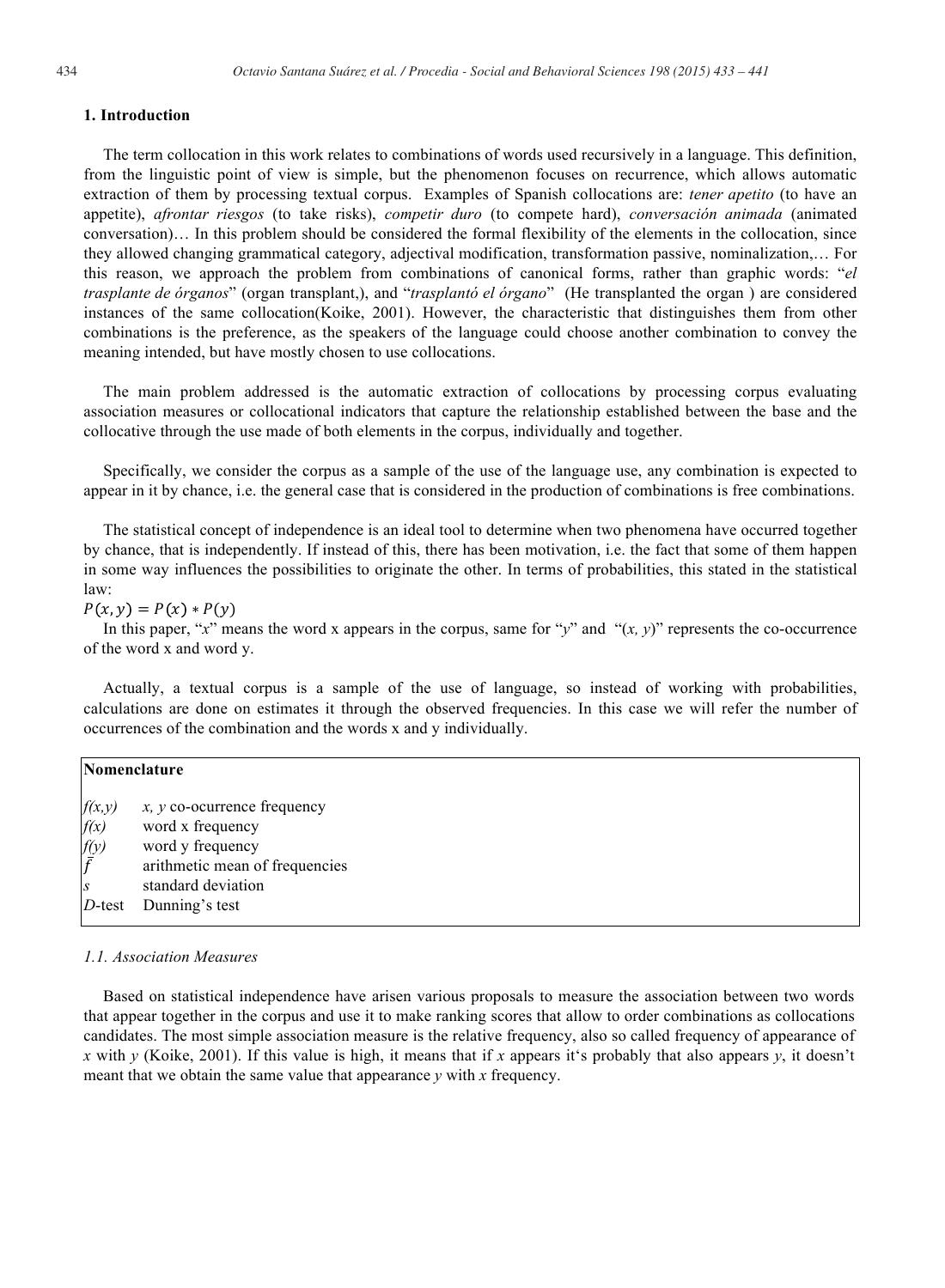$$
relfreq_x = \frac{freq(x, y)}{freq(x)}
$$
  
relfreq<sub>y</sub> = 
$$
\frac{freq(x, y)}{freq(y)}
$$

According to the approach taken to solve the problem we find measures based on information theory: it measures how much information provides the occurrence of one item of the combination on the occurrence of the other (Church, Hanks, 1999). In this group are the mutual information and its variants.

$$
I(x, y) = \log_2 \frac{p(x, y)}{p(x) * p(y)}
$$

On the other hand, there is the group of association measures relating to statistical tests, which are solved in terms of the distribution that is presupposed to the combinations. They try to answer the question: are the data extracted from corpus consistent with the hypothesis of combinations independence?. Z-score (Pearce, 2002), t-score (Evert, 2005), and *D*-test (Manning, Schütz, 1999) are in this group. The expression of each one of them that we used can be found in equations bellow

$$
Z\text{-score} = \frac{f(x, y) - \bar{f}(x, y)}{\sqrt{\bar{f}(x, y) * (1 - p(y))}}
$$

$$
\bar{f}(x, y) = p(y) * f(x) * |D|
$$

$$
p(y) = \frac{f(y)}{N - f(x)}
$$

where  $p(y)$  is the probability to occur y, in a different position in the corpus, N is the amount of words in the corpus and *D* the number of possibilities in which  $\gamma$  it could appear around x, it's with twice the collocational span used in the concordance lines.

$$
t\text{-score} = \frac{f(x, y) - \frac{f(x) * f(y)}{N}}{\sqrt{f(x, y)}}
$$
  
D-test = log L(f(x, y), f(x), p) + log L(f(y) - f(x, y), N - f(x), p)  
- log L(f(x, y), f(x), p<sub>1</sub>) - log L(f(y) - f(x, y), N - f(x), p<sub>2</sub>)  
log L(k, n, p) = k log p + (n - k) log(1 - p)  

$$
p = \frac{f(y)}{N}, p_1 = \frac{f(x, y)}{f(x)}, p_2 = \frac{f(y) - f(x, y)}{N - f(x)}
$$

#### **2. Experiments**

Several association measures have been used for the automatic extraction of collocations from the corpus of GEDLC, a collection of plain text, without any linguistic information in which 300000000 of words have been accounted. It contains a collection of approximately 11000 texts. Among other genres this corpus includes works of literature, classical and contemporary, universal and Spanish poetry and prose, drama, fiction, essays, speeches and newspaper articles, in short, a large sample of Spanish.

Due to the characteristic of formal flexibility of collocations, actually the corpus has processed doing counts of canonical forms, rather than graphic words, for example, if we find "*zanjaron la polémica*", "*zanjaré la polémica*"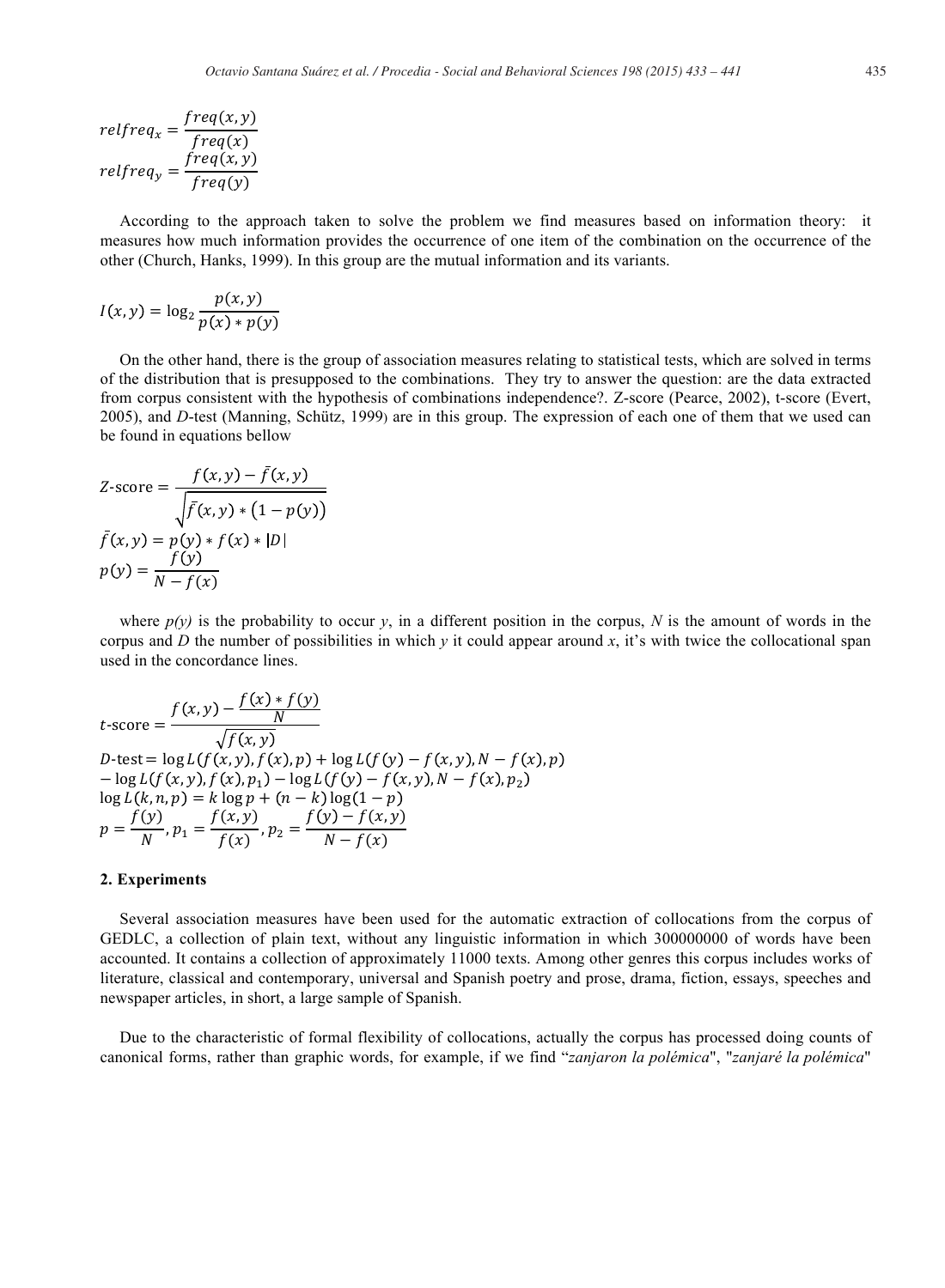will be accounted as combination of canonical forms: "*zanjar-polémica*" (to resolve-polemic). Since texts are not labeled the GEDLC's lemmatizer was used to obtain all canonical forms which could come from each word processed (Santana, 2007). This tool was used through a web service; it is able to recognize 151103 canonical forms, so it does not limit the coverage of the process. On the other hand, we have taken into account the grammar structures: *noun + verb*, *adjective + noun* and *verb + adverb* considering the order doesn't matter. It is assumed that two canonical forms are part of a combination in the corpus if they are within the same sentence and have a spacing of at most 10 words on right or left. Furthermore, a catalog of empty words (or stop list) is rejected for processing including: articles, prepositions, conjunctions, interjections, determinants numerals, verb "*ser*", "*estar*" (to be), etc.

The extracted data were recorded on a database containing 14475136 combinations whose frequency is greater or equal to 3. That information is complemented by a collection of about 1800 combinations compiled from examples in works about Spanish collocations and other 28000 combinations that appear in REDES (Bosque, 2004), both groups are used to test the ability of association measures to detect collocations.

Empirically it was determined that failure to reach at least 0.0001 in the relative frequency or 1.5 for mutual information should not be taken into consideration. On the other hand, seemed sufficient indication for collocations have at least 10 samples of the combination and relative frequency that exceeds the value of 0.05 or mutual information greater than 6. In the group of doubtful cases free combinations are found.

Also was evaluated Z-score, t-score and D-test, the ranges of variation show that Z-score and t-score have no differences between control sets, this result seems useful to automate the process of cataloguing combinations as collocations according to the interval that fix the test sets.

|           | Z-score                     | t-score                 | D-test                  |  |
|-----------|-----------------------------|-------------------------|-------------------------|--|
| Collected | $[-55, 41 \quad 695, 99]$   | 127,551<br>$[-0.66]$    | $[83,53 \quad 1904484]$ |  |
| C. D.     | $[-72, 64 \quad 695, 99]$   | 197,371<br>$[-2, 38]$   | $[1712, 65 \t19664670]$ |  |
| Corpus    | $[-172, 32 \quad 5539, 22]$ | $[-20.31 \quad 268.26]$ | 19044484,551<br>[83,53  |  |

Table 1. Range of variation of the statistics in the test sets vs. Corpus

A direct relation between t-score values and the co-ocurrence has been detected. Even more, in all the cases it's evident the influence of the frequency of use of the elements making up the combination with the punctuation obtained by this one: minimal values of Z-score for verbs as: *hacer, tener, formar, decir*, … which are commonly used in Spanish, maximum values of t-score when both elements of the combination have a high frequency of occurrence, or D-test t where we find the highest positions in the ranking corresponding to the so-called functional collocations.

We evaluated the data using a significantly less extensive corpus, compiling a collection of Galdós's novels, with a total of 2299920 words. In this case, they were analysed 41302 combinations *noun + verb* that they were found. The ranges of variation of all indicators are substantially modified, proving that the threshold values should be altered as you change the size. There demonstrates again the influence of the number of samples that is possible to gather of a combination on the values that mark the limit between what it is or not collocation. It would be necessary to revise the cutoff values, including the minimum number of samples that it is necessary to fix. One way to solve it would be to review the data manually, and to determine it empirically, as was done in the previous section. Another method implies using a training set, in our case the collected collocations or REDES, with the disadvantage of having such resources and that the corpus processed contains enough samples of they.

Table 2. Range of variation of indicators in the Galdos`s corpus.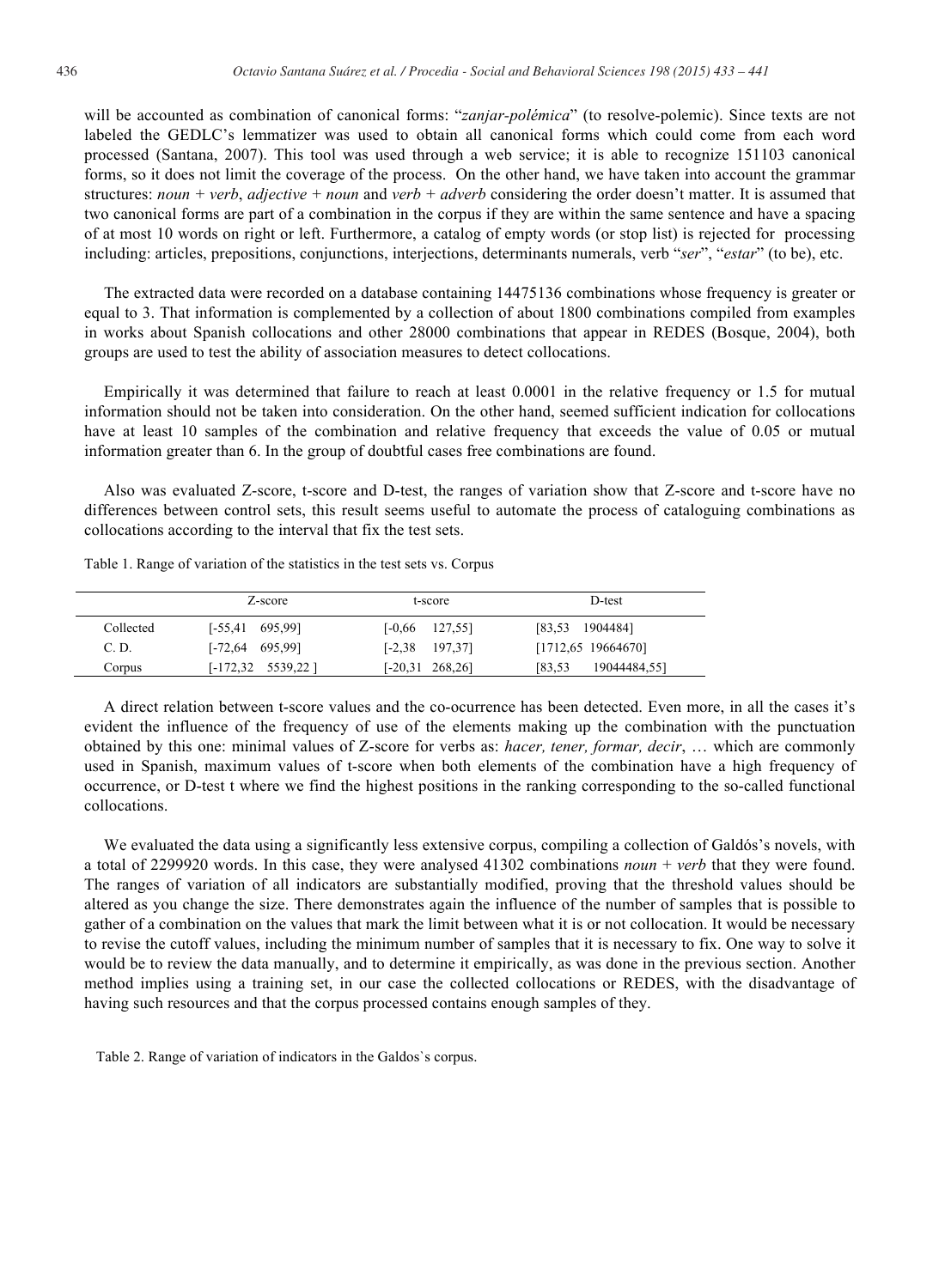|              | Relative Freq.   | Mutual Inf.       | Z-score          | t-score               | D-test             |
|--------------|------------------|-------------------|------------------|-----------------------|--------------------|
| Collected    | [0,0049, 0,7846] | [0, 28, 13, 13]   | $[-57,07,13,96]$ | $[-46, 72, 5, 93]$    | $[-26, 71, 46634]$ |
| <b>REDES</b> | $[0,0028]$ 1]    | $[0,5 \ 13,26]$   | [-61,11 10,98]   | $[-39,79, 14,54]$     |                    |
| Corpus       | $[0,00092]$ 1]   | $[-0.99 \ 18.19]$ | [-136 76,48]     | $[-116, 19 \ 14, 54]$ |                    |

It's not very useful to compare association measures on the entire corpus, since its behaviour is determined by the number of samples of the combination and co-ocurrence frequency of their components, i.e. the use which is given to involved words. It is not possible to compare the value of an indicator based on the frequency between verbs as *dar* with frequency 1118012, *desempeñar* (18903), or *traspirar* (100).

## **3. Collocations as outliers**

In view of the results obtained it exists a clear need to modify the strategy based on cutoff thresholds to delineate the border between collocations and free combinations. The ultimate goal is to obtain a tool to automate as much as possible the extraction of collocations in a corpus, with independence of its size. This strategy is based on the preference's property developed in the collocation concept, according to which it seems logical that, fixed a collocate, the analysis of phraseological characteristics is made between the samples obtained from it, and not on the whole amount of combinations extracted from the corpus. Thus the comparison is avoided between different words from the point of view of its frequency of use, whose differences increase as the corpus is considered to be more extensive.

Under these hypotheses, it was tried to construct an indicator that detects those combinations which use stands out with regard to the habitual thing, in contrast to the underlying idea in the statisticians analyzed in the previous sections, in which the decision is made in terms of rejecting the independence in the use of the collocates. In this sense it is considered that the relative frequencies will be essential, since they provided information about the use of a particular combination in relation to what has been used a certain word in the corpus on which work. Our hypothesis is based in that atypical values of this one will provide indications of the phenomenon of the preference. Using this concept allows us to compare the data in relative terms the use gave in the corpus to a particular word. For instance, will be detected what nouns are preferred using with a particular verb with independence of how it has been used in the reference corpus.

Following this methodology it was supposed that every word has its own sample and consider what cases are atypical in it, against considering the corpus as a single sample where to reject the independence of the collocates. This also allows us to abstract the problem of establishing cut-off values depend on the size of the corpus or to establish rankings that compare data that directly depend on how common is the use of the words involved in the combination.

We focus from now on experimentation with techniques traditionally used for identifying outliers in samples. In statistical, outlier is the term used to refer to the sample data that appears to be inconsistent with the rest of the set, ie they are values that seem too big or too small compared to other observations (Aggarwal, 2013). In this section are presented the analysis of two simple strategies widely used in other areas for the detection of these exceptional elements.

#### *3.1. Method based on Chebyshev's inequality*

Chebyshev inequality ensures that data from a sample verifies:

$$
f({i: |x_i - \bar{x}| > ks}) < \frac{1}{k^2}
$$

Where  $\bar{x}$  is the sample mean and *s* the standard deviation, considering atypical observations those with  $|Z| > 3$ , where: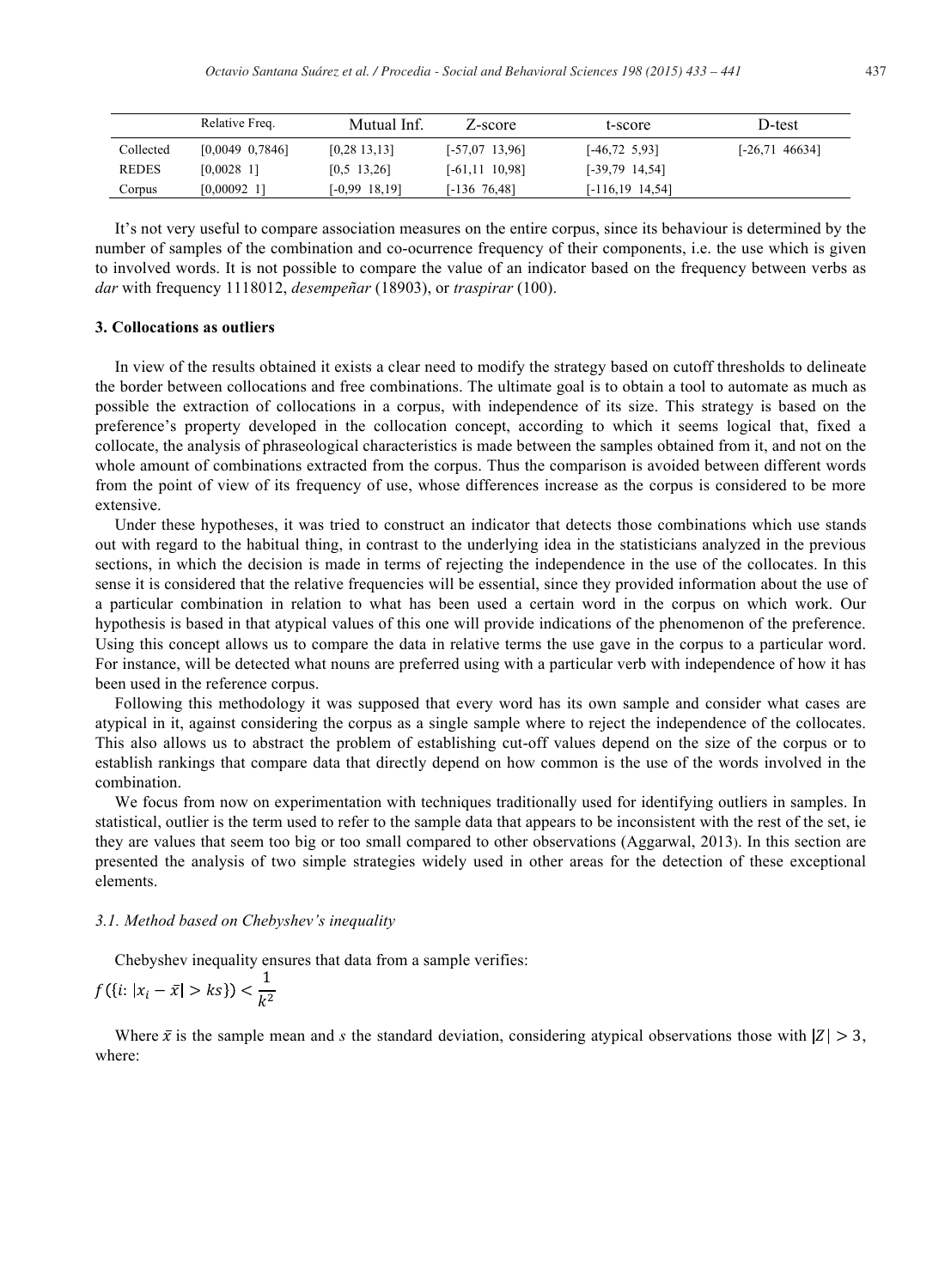$$
Z = \frac{x_i - \bar{x}}{s}
$$

Applied to our problem, the  $x_i$  values are relative frequencies for a fixed word, and  $\bar{x}$ , s their arithmetic mean and standard deviation respectively, thus the statistical expression for collocations:

$$
ZChebyshev(xi, word) = \frac{relfreq(xi, word) - relfreq(word)}{s_{relfreq}(word)}
$$

The combinations  $(x_i, word)$  such that ZChebyshev $(x_i, word) > 3$  will be accepted as collocations.

Tables 12 and 13 summarizes the results of applying this strategy to *Noun + Verb* combinations to complete corpus and Galdo's Corpus, showing that the requisite that was demanded from the combinations to consider them to be collocations was excessively restrictive.

Table 3. Results of ZChebyshev in full corpus.

|           | Range              | ZChebyshev $\geq 3$ |
|-----------|--------------------|---------------------|
| Collected | $[1.26E-5 11.82]$  | 139                 |
| C.D.      | $[1.769E-5 14,1]$  | 591                 |
| Corpus    | $[1.769E-5 19.75]$ | 18387               |

Table 4. Results of ZChebyshev in Galdós's corpus.

|           | Range    | ZChebyshev $\geq 3$ |
|-----------|----------|---------------------|
| Collected | [0, 4.4] |                     |
| C.D.      | [0 10.6] | 18                  |
| Corpus    | 13.19]   | 807                 |

#### *3.2. Hampel's method*

One source of error in methods of identifying the outliers is precisely the use of anomalous data in the calculation of the mean and variance employed to evaluate the statistics (Leys et al., 2013). These out of range values alter the arithmetic mean as estimate of what to expect in terms of standard conditions for the variable. The statistical MEDA based on the median of the data is robust against atypical observations, so more effective methods to identify outliers are based on it, although the calculations are more complex. The second proposal is to consider the MAD method, based on MEDA from relative frequency samples associated with each word (Manoj Senthamarai, 2013).

$$
MAD = \frac{|x_i - \text{median}(X))|}{\text{MEDA}}
$$

Being:

$$
MEDA = median\{|x_1 - median(X)|, |x_2 - median(X)|, \cdots, |x_n - median(X)|\}
$$

$$
X = \{x_1, x_2, \cdots, x_n\}
$$
 is the variable sample. *MAD* verifies that 50% of the sample data are in the interval: 
$$
[\bar{x} - MEDA, \quad \bar{x} + MEDA]
$$

Applying this property and empirical evidence is admitted that the sample data with  $|MAD| \geq 4.5$  can be considered outliers. Adapting this method to our problem leads us to consider: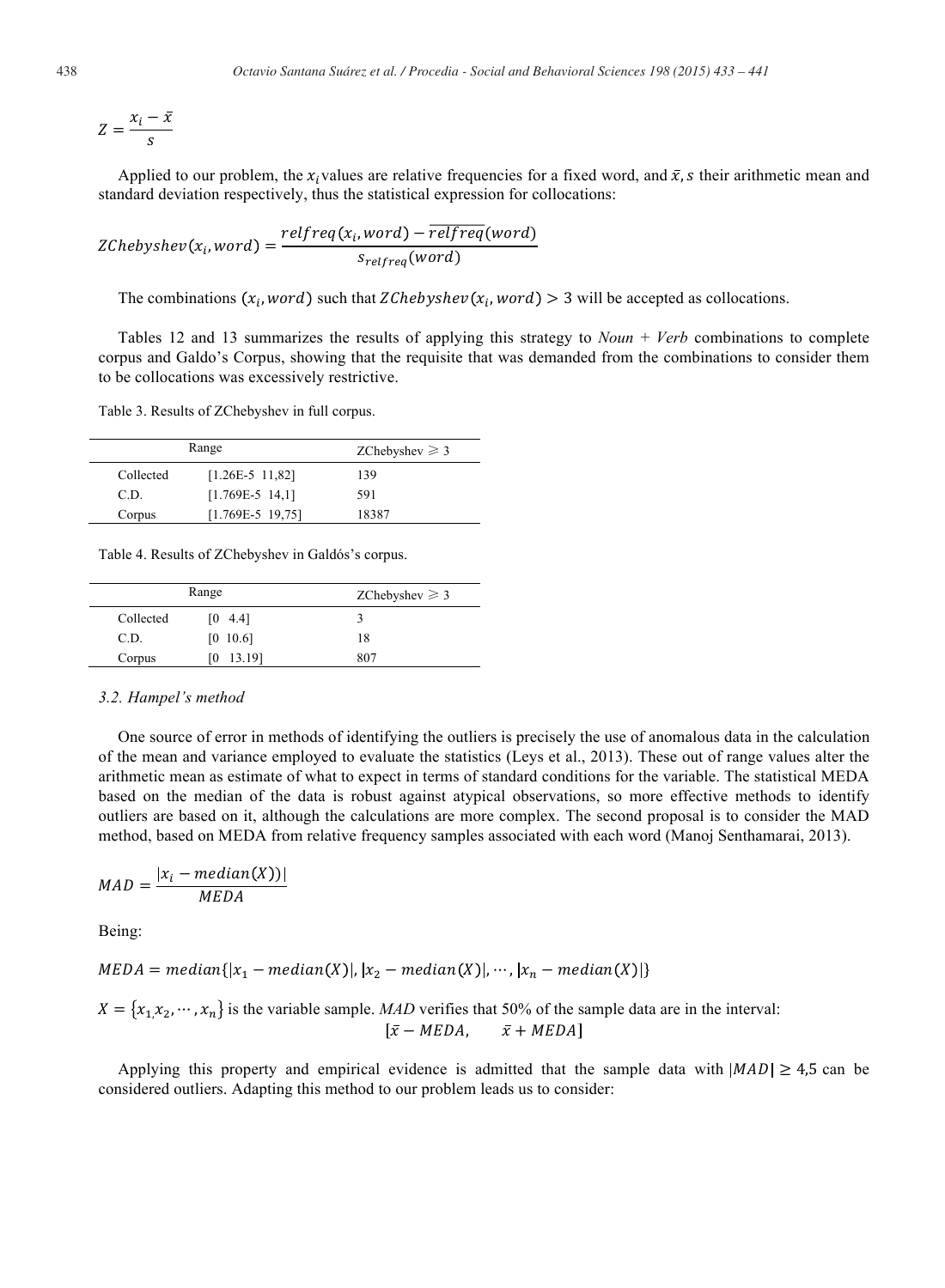$$
MADF(x_i, word) = \frac{|relfreq(x_i, word) - median(relfreq(word))|}{MEDAF(word)}
$$
  
 
$$
MEDAF(Word) = median\{|relfreq(x_i, word) - median(word)|: (x_i, word) \in Corpus\}
$$

Where:

median(relfreq(word)) = median{relfreq(x<sub>i</sub>,word): (x<sub>i</sub>,word)  $\in$ 

In this case the coverage rises notably, and we can perform calculations where the *MEDAF* is a non-zero. Table 5. Maximum values for MADF: Corpus

|                    |                |         | <b>MADF</b> |                    |         |            | <b>MADF</b> |
|--------------------|----------------|---------|-------------|--------------------|---------|------------|-------------|
| abrir-puerta       | puerta         | abrir   | 4847.37     | abrir-ojo          | 0 0     | abrir      | 2538.62     |
| cerrar-puerta      | puerta         | cerrar  | 3393.14     | Estados Unidos     | estado  | unir       | 2525.42     |
| encoger de hombros | hombro         | encoger | 3224.00     | pronunciar-palabra | palabra | pronunciar | 2512.25     |
| muchas veces       | mucho          | vezar   | 2923.77     | dar-vuelta         | vuelto  | dar        | 2359.37     |
| decir-señora       | señora         | decir   | 2918.89     | dar-vuelta         | vuelta  | dar        | 2336.43     |
| decir-señor        | señor          | decir   | 2918.89     | punto de vista     | visto   | puntar     | 2269.12     |
| saber-cómo         | cómo           | saber   | 2872.83     | punto de vista     | vista   | puntar     | 2233.25     |
| cerrar-ojo         | 0 <sup>i</sup> | cerrar  | 2640.28     | partir-mayor       | mayores | partir     | 2213.50     |
| saber-bien         | bien           | saber   | 2571.00     | partir-mayor       | mayor   | partir     | 2213.50     |
| saber-bien         | bienes         | saber   | 2571.00     | partir-mayor       | mayora  | partir     | 2213.50     |
| saber-bien         | bien           | saber   | 2552.83     | partir-mayor       |         |            |             |

Table 6. Maximum values for MADF: Galdós's Corpus

|        |          | <b>MADF</b> |         |            | <b>MADF</b> |
|--------|----------|-------------|---------|------------|-------------|
| 0 0    | cerrar   | 172,99      | palabra | pronunciar | 110,00      |
| puerta | abrir    | 160,33      | bien    | saber      | 107,66      |
| decir  | querer   | 135,66      | bien    | saber      | 107,66      |
| cómo   | saber    | 134,00      | bienes  | saber      | 107,66      |
| puerta | cerrar   | 133,99      | ojo     | clavar     | 99,00       |
| señor  | decir    | 122,39      | 0j      | abrir      | 98,33       |
| señora | decir    | 122,39      | mano    | coger      | 94,99       |
| cosa   | decir    | 121,40      | cómo    | ser        | 94,49       |
| cartas | escribir | 113,99      | manos   | coger      | 93,99       |
| carta  | escribir | 113,99      | rato    | largar     | 93,99       |

In Table 7 are shown ranges achieved in each group according to the grammatical structure of the combination. Similar ranges were seen in groups *Noun + Adjective* and *Verb + Adverb*, which emphasize the much greater amplitude in the *Verb + Noun* case. Regarding coverage test sets, in all structures rises drastically compared to the results obtained with other criteria (Fig. ).

Table 7.Ranges of *MADF* by grammatical structure

|                    | <i>MADF</i>  |
|--------------------|--------------|
| $Verb + Noun$      | [0, 4309.99] |
| $Noun + Adjective$ | [0 2531.47]  |
| $Verb + Adverb$    | [0 2332.56]  |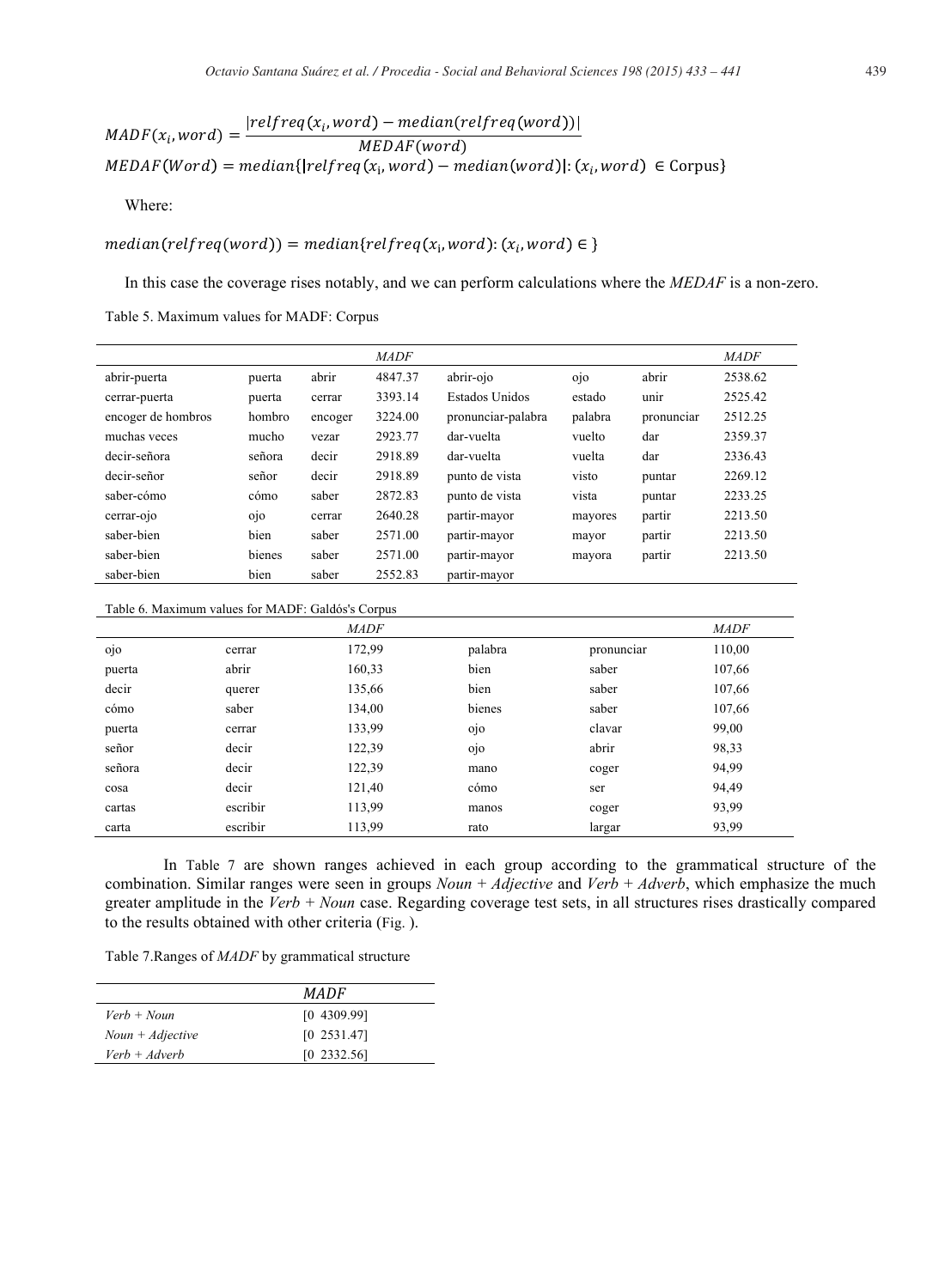

Fig. 1. Recall of MADF in test sets

Under our assumptions, the valuation requires to fix one of those collocates that has been used for the evaluation of MADF. Table 8 presents results for *dar* in both corpora, obtaining similar results. Also in Table 9 are Association measures for some collected collocations, all of them are duplicated because relative frequencies, *ZChebyshev* and *MADF* was calculated over word *x* and word *y* from the co-ocurrence. Collocations as "*tener-ardor"* or "*condenarpuerta"* have a low level of Mutual Information or Z-score but they are outliers, when they are fixed: *ardor* and *condenar*, respectively. Thus, we can say, that verb *tener* is preferred for *ardor*, or the noun *puerta* is preferred for verb *condenar*. In another hand, "*campaña-electoral*" or "*repoblación-forestal*" have high scores with mutual information and Z-score also they are atypical values.

Table 8. Maximum values when is fixed verb "*dar*"

|        |               | <b>MADF</b> |        |          | <b>MADF</b> |
|--------|---------------|-------------|--------|----------|-------------|
| vuelto | dar           | 2359.37     | vuelta | dar      | 85.50       |
| vuelta | dar           | 2336.43     | vuelto | dar      | 85.50       |
| pasa   | dar           | 1331.12     | paso   | dar      | 69.25       |
| paso   | dar           | 1331.12     | pasa   | dar      | 69.25       |
| dios   | dar           | 1109.81     | gana   | dar      | 47.25       |
| diosa  | dar           | 1109.81     | dios   | dar      | 44.00       |
| hombre | dar           | 1026.31     | diosa  | dar      | 44.00       |
| vido   | dar           | 1003.49     | mano   | dar      | 41.25       |
| vida   | dar           | 997.68      | manos  | dar      | 41.00       |
| gracia | dar           | 993.49      | cuenta | dar      | 38.50       |
|        | <b>CORPUS</b> |             |        | GALDOS'S |             |

Table 9. Association measures for some collected collocations

| x         | ν        | relfreqx | relfreqy | Mutual Inf. | <i>Zscore</i> | <b>ZChebyshev</b> | <b>MADF</b> |
|-----------|----------|----------|----------|-------------|---------------|-------------------|-------------|
| optimismo | tener    | 0.044    | 5.01E-05 | 2.89        | $-9.79$       | 0.16              | 1.23        |
| optimismo | tener    | 0.044    | 5.01E-05 | 2.89        | $-9.79$       | 6.74              | 85.99       |
| ardor     | tener    | 0.0343   | 0.0001   | 2.51        | $-23.75$      | 0.05              | 7.028       |
| ardor     | tener    | 0.0343   | 0.0001   | 2.51        | $-23.75$      | 7.09              | 103.33      |
| puerta    | condenar | 0.0006   | 0.0035   | 2.38        | $-16.80$      | 0.00              | 25.39       |
| puerta    | condenar | 0.0006   | 0.0035   | 2.38        | $-16.80$      | 0.843             | 7.79        |
| absoluto  | silencio | 0.0294   | 0.0155   | 6.65        | 66.52         | 5.354             | 134.90      |
| absoluto  | silencio | 0.0294   | 0.0155   | 6.65        | 66.52         | 8.41              | 150.00      |